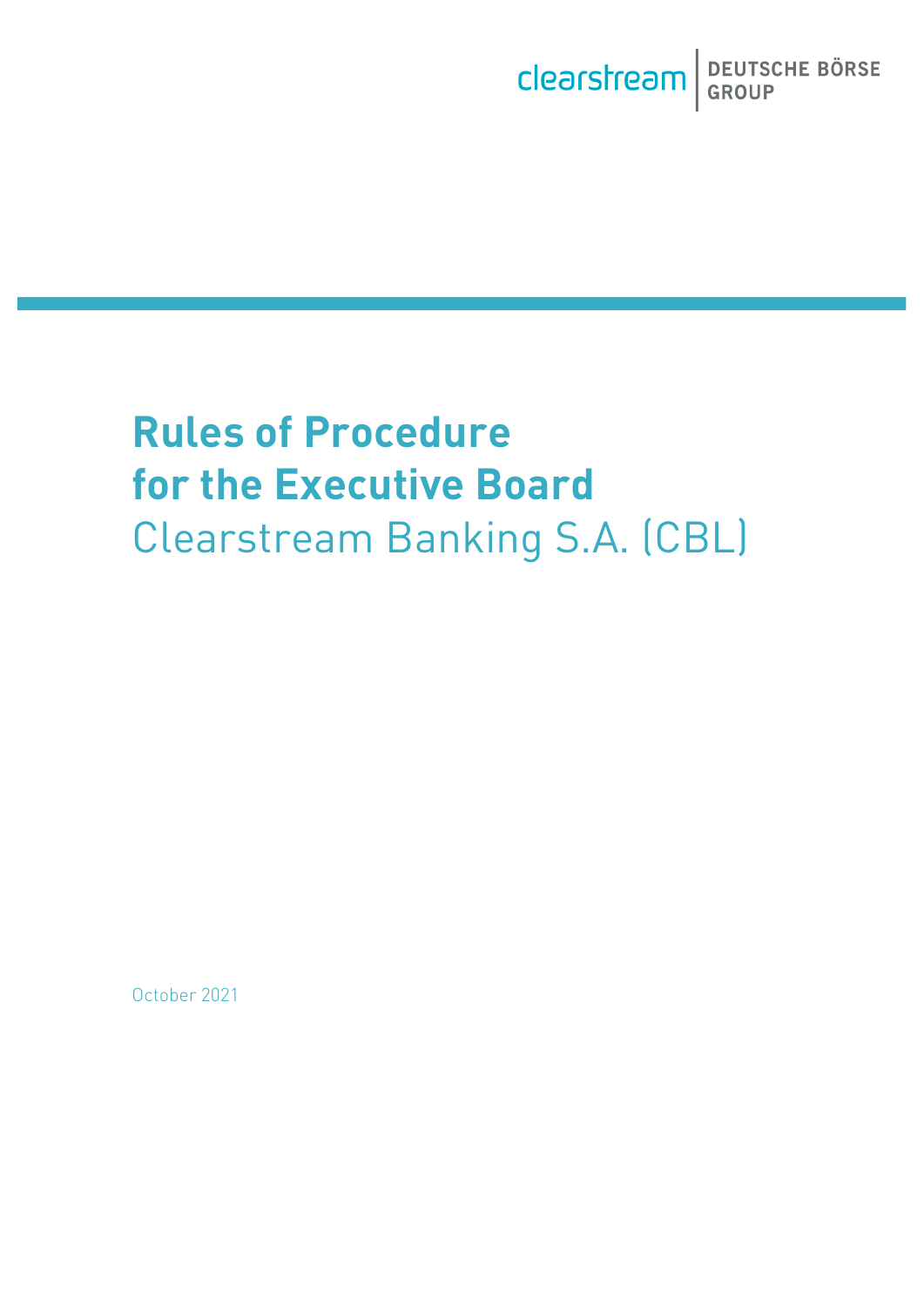# **Table of Contents**

|              | <b>Executive Board</b>                                  |   |
|--------------|---------------------------------------------------------|---|
|              | 1.1 General                                             |   |
|              | 1.2 Tasks and Responsibilities                          |   |
| 1.3          | Membership                                              | 2 |
|              | 1.4 Suitability and Performance Assessments             | 3 |
|              | 1.5 Term                                                | 3 |
|              | 1.6 Chairperson                                         | 3 |
|              | 1.7 Business Distribution Scheme                        | 3 |
|              | 1.8 Meetings and Resolutions                            | 4 |
|              | 1.9 Agenda                                              | 4 |
|              | 1.10 Implementation of Decisions of the Executive Board | 4 |
|              | 1.11 Minutes of Meetings and Record-keeping             | 4 |
|              | 1.12 Non-Compete Covenant, Conflicts of Interest        | 5 |
|              | 1.13 Transactions subject to Approval                   | 6 |
|              | 1.14 Confidentiality                                    | 6 |
| $\mathbf{2}$ | <b>Committees</b>                                       | 7 |
| 3            | <b>Review of Internal Rules &amp; Regulations</b>       | 7 |
| Annex 1      |                                                         |   |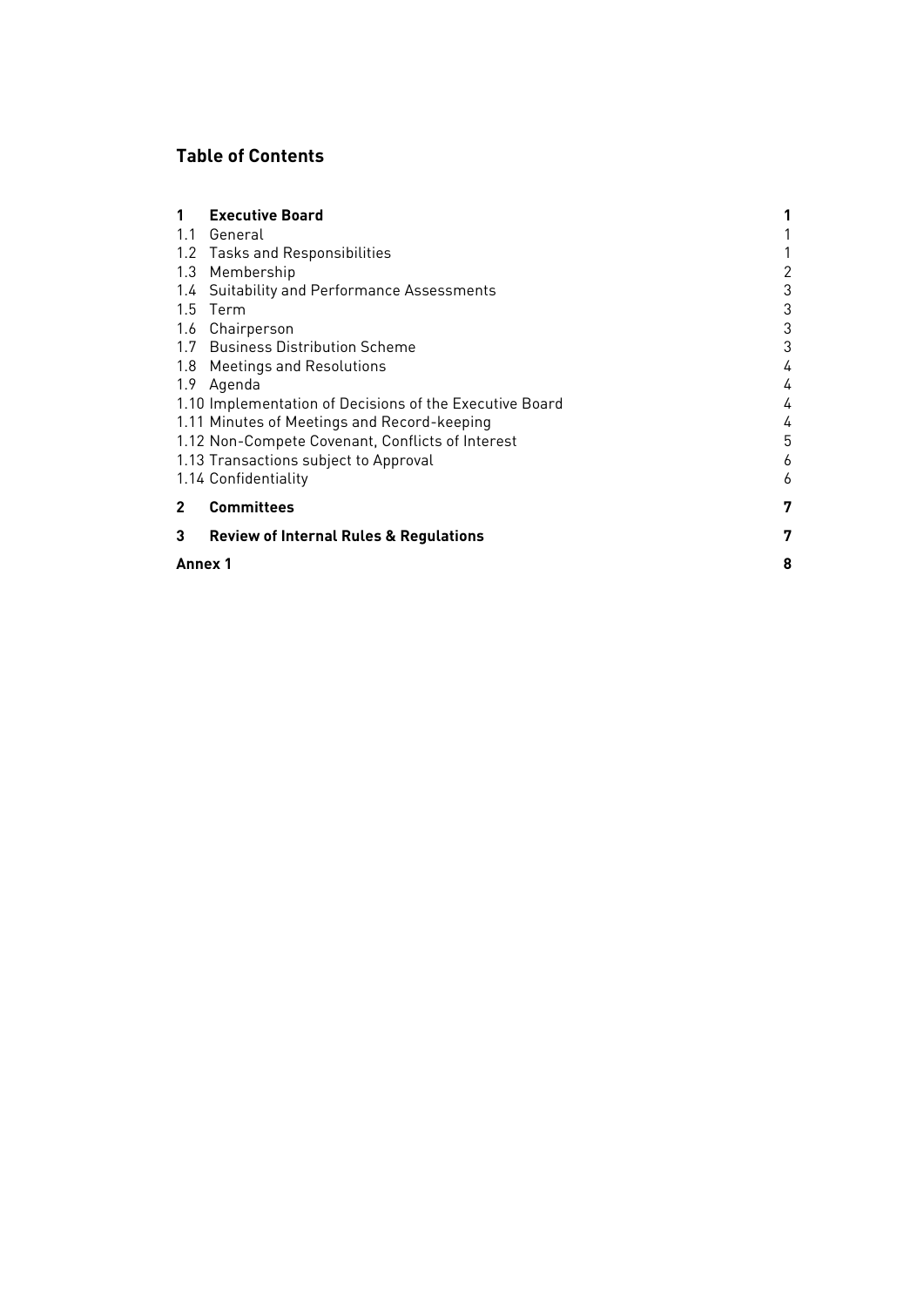<span id="page-2-1"></span><span id="page-2-0"></span>The Supervisory Board of the Company has adopted the following Internal Rules & Regulations ("IRRs") for the Executive Board:

# **1 Executive Board**

### **1.1 General**

The members of the Executive Board shall conduct the business of the Company in accordance with the applicable laws, notably the law of 10 August 1915 on commercial companies, as amended, as well as the law of 5 April 1993 on the financial sector, as amended, CSSF circulars, notably the CSSF Circular 12/552, as amended, the relevant EU legal framework, notably the Central Securities Depositories Regulation (CSDR) and its implementing acts, the Articles of Incorporation, these Internal Rules & Regulations and applicable policies.

## <span id="page-2-2"></span>**1.2 Tasks and Responsibilities**

- (1) The Executive Board shall have the overall responsibility for the management of the Company in accordance with Art. 442-7 of the law of 10 August 1915 on commercial companies, as amended.
- (2) The Executive Board's general management responsibilities include, but are not limited to, the following:

#### **a) Strategy and Internal Governance**

- i. With the approval of the Supervisory Board, setting the Company's objectives, business strategy, risk strategy (including risk appetite), strategy regarding regulatory and internal capital and liquidity reserves, IT strategy as well as the guiding principles governing:
	- a. organisational and operational structure;
	- b. IT and IT security;
	- c. internal control mechanisms;
	- d. remuneration;
	- e. professional conduct, corporate values and management of conflicts of interest;
	- f. escalation and sanctions procedures;
	- g. central administration (including sufficient resources; orderly administrative, accounting and IT organisation; outsourcing; new or potentially non-transparent products/activities);
	- h. business continuity and crisis management; and
	- i. the appointment and succession of key function holders;
- ii. Ensuring consistency of the activities of the Company with such objectives and strategies;
- iii. Implementing the internal governance arrangements and, regularly, at least once a year, assessing and reviewing the adequacy and effectiveness of and re-approving the Company's internal governance arrangements, in particular, with the approval of the Supervisory Board, the strategies and guiding principles;
- iv. Ensuring and monitoring compliance with all regulatory requirements;
- v. Regularly, at least once a year, informing the Supervisory Board of the implementation, adequacy, effectiveness and compliance with such internal governance arrangements;

## **b) Internal controls**

i. Ensuring that the Company has an adequate internal control system, including internal control functions (risk, compliance, internal audit and information security), and a risk taking and risk management framework;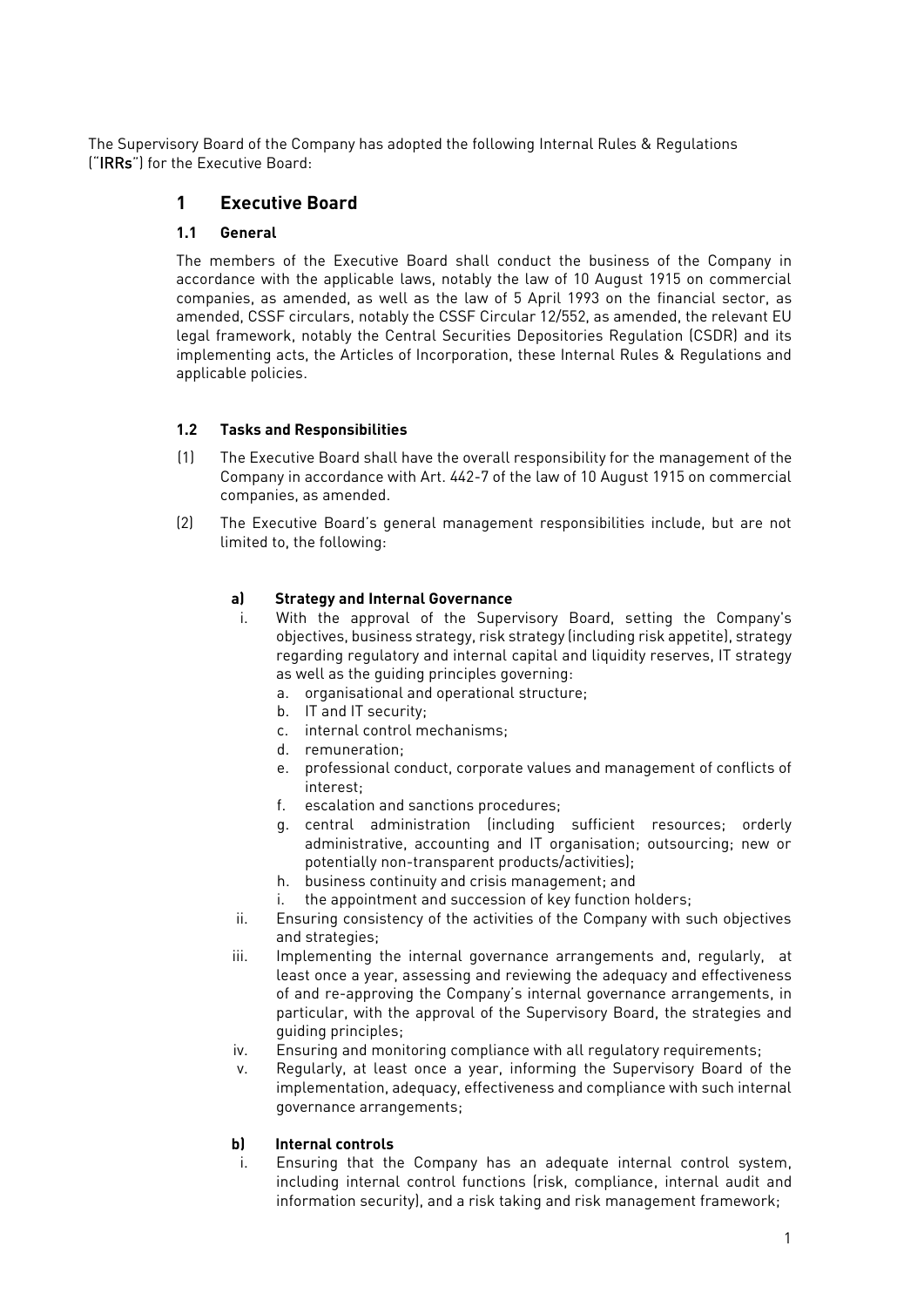- ii. Ensuring the monitoring of the internal control functions, including their independence, adequate resourcing and expertise, and taking decisions related to risk management;
- iii. Establishing, reviewing and approving the internal control policies and procedures, in particular, with the approval of the Supervisory Board, the internal audit, compliance and information security charters and the internal audit plan; ensuring that the Company's policies, procedures and controls are consistent with its risk strategy and risk appetite and that these policies, procedures and controls address how the Company identifies, reports, monitors and manages risks;
- iv. Establishing, reviewing and approving the remuneration policy;
- v. Promoting an internal risk and compliance culture;
- vi. With the approval of the Supervisory Board, appointing and dismissing the chief compliance officer and chief internal auditor (unless they are, at the same time, members of the Executive Board);

#### **c) Finance matters**

- i. Ensuring the integrity of the accounting and financial reporting systems, including financial and operational controls;
- ii. Preparing the financial statements of the Company, a management report and a proposal for appropriation of any net profits; delivering the documents to the Supervisory Board as well as the external auditor within the timeframe set forth by the law;

#### **d) Reporting**

- i. Reporting regularly and where necessary without undue delay to the Supervisory Board on the issues and times set forth in the Articles of Incorporation, the applicable laws, regulations, prudential rules and policies, or as decided by the Supervisory Board; the CEO or deputy, with the support of all other members, being in particular responsible for immediate oral or written reports to the chairperson of the Supervisory Board on all matters which are of particular significance to the Company;
- ii. Communicating towards supervisory authorities as per regulatory requirements;

#### **e) Other specific responsibilities**

- i. Approving and regularly reviewing the outsourcing policy and monitoring outsourcing arrangements;
- ii. Defining an internal code of conduct and ensuring its application;
- iii. Establishing, reviewing and approving the Company's management information system (including whistleblowing procedure), contingency, business continuity and recovery plan;
- iv. Being accountable to shareholders, employees, users and other relevant stakeholders.
- (3) Any delegation of tasks does not release the Executive Board or its members from their responsibilities.
- (4) In addition to the approval requirements set out in this article, the Executive Board requires the Supervisory Board's approval for the matters listed in article 1.13.

#### <span id="page-3-0"></span>**1.3 Membership**

- (1) Only natural persons (personnes physiques) may be members of the Executive Board.
- (2) The Executive Board cannot have among its members a member of the Supervisory Board of the same legal entity. A member of the Executive Board may not be at the same time member of the Supervisory Board within the same legal entity.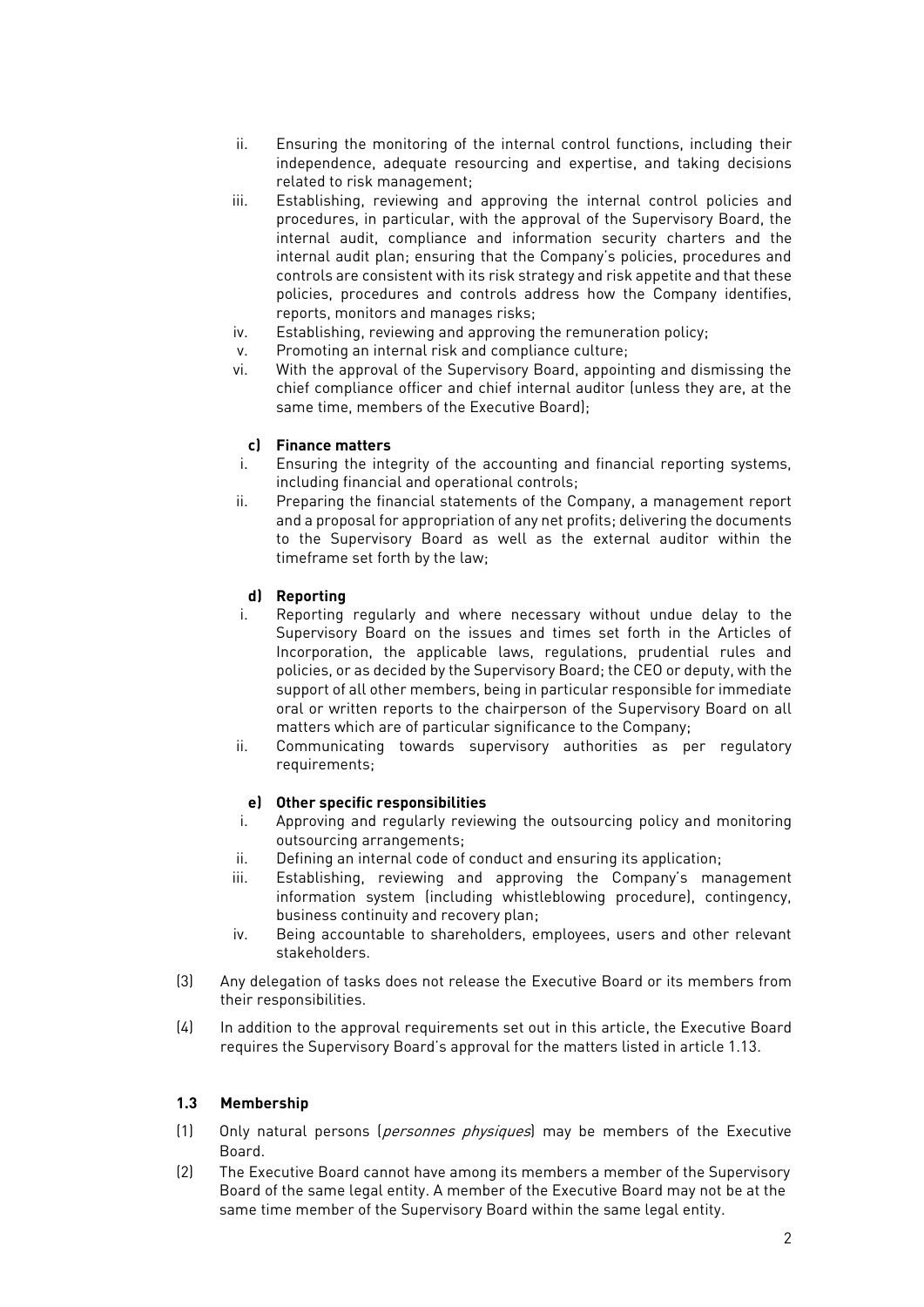- (3) The Executive Board shall have a sufficient number of members to cover all necessary activities of the Company, including the chief risk officer and the chief financial officer.
- (4) The members shall be appointed by the Supervisory Board, taking into account the applicable rules on the limitation of mandates.

#### <span id="page-4-0"></span>**1.4 Suitability and Performance Assessments**

- (1) A member of the Executive Board has to fulfil certain criteria, shall be of sufficiently good repute and shall have sufficient skills, knowledge and experience, so as to ensure the sound and prudent management of the Company. In order to be compliant with regulatory requirements, candidates and members of the Executive Board, individually and collectively, have to be run through a suitability assessment according to the provisions of the law of 5 April 1993 on the financial sector, as amended, as well as any other relevant laws and regulations, such as but not limited to the EU relevant framework and guidelines and the CSSF circulars and the Suitability Assessment Policy of the Company.
- (2) The performance of the individual members of the Executive Board shall be assessed on a regular basis. The assessment is performed by the Supervisory Board.

#### <span id="page-4-1"></span>**1.5 Term**

The members shall be appointed by the Supervisory Board for a period of four years, provided, however, that any member may be removed at any time by a resolution approved by a simple majority taken at the Supervisory Board or the General Meeting of Shareholders. Every member is re-eligible.

#### <span id="page-4-2"></span>**1.6 Chairperson**

- (1) The chairperson ("CEO") and the vice-chairperson are elected in accordance with the provisions of the Articles of Incorporation.
- (2) The CEO coordinates the tasks within the Executive Board and is responsible for the effective follow-up of the actions decided at the meetings. The CEO shall represent the Executive Board and the Company vis-à-vis the public, in particular, vis-à-vis authorities, associations, economic organisations and the media.
- (3) The CEO is in charge of promoting, within the Executive Board, a culture of informed and contradictory discussion.
- (4) Written reports and applications of members of the Executive Board to the Supervisory Board shall be submitted to the CEO with the request for forwarding.
- (5) If the CEO is unavailable, the tasks shall be assumed by the vice-chairperson.

#### <span id="page-4-3"></span>**1.7 Business Distribution Scheme**

- (1) The CEO shall propose the Business Distribution Scheme, including the determination of representative powers, to the Executive Board for its decision, taking into account any double mandates within the Deutsche Börse Group.
- (2) The adoption, amendment or cancellation of the Business Distribution Scheme shall require a unanimous resolution of the Executive Board. If a unanimous resolution cannot be reached, the CEO shall ask the Supervisory Board to determine business distribution.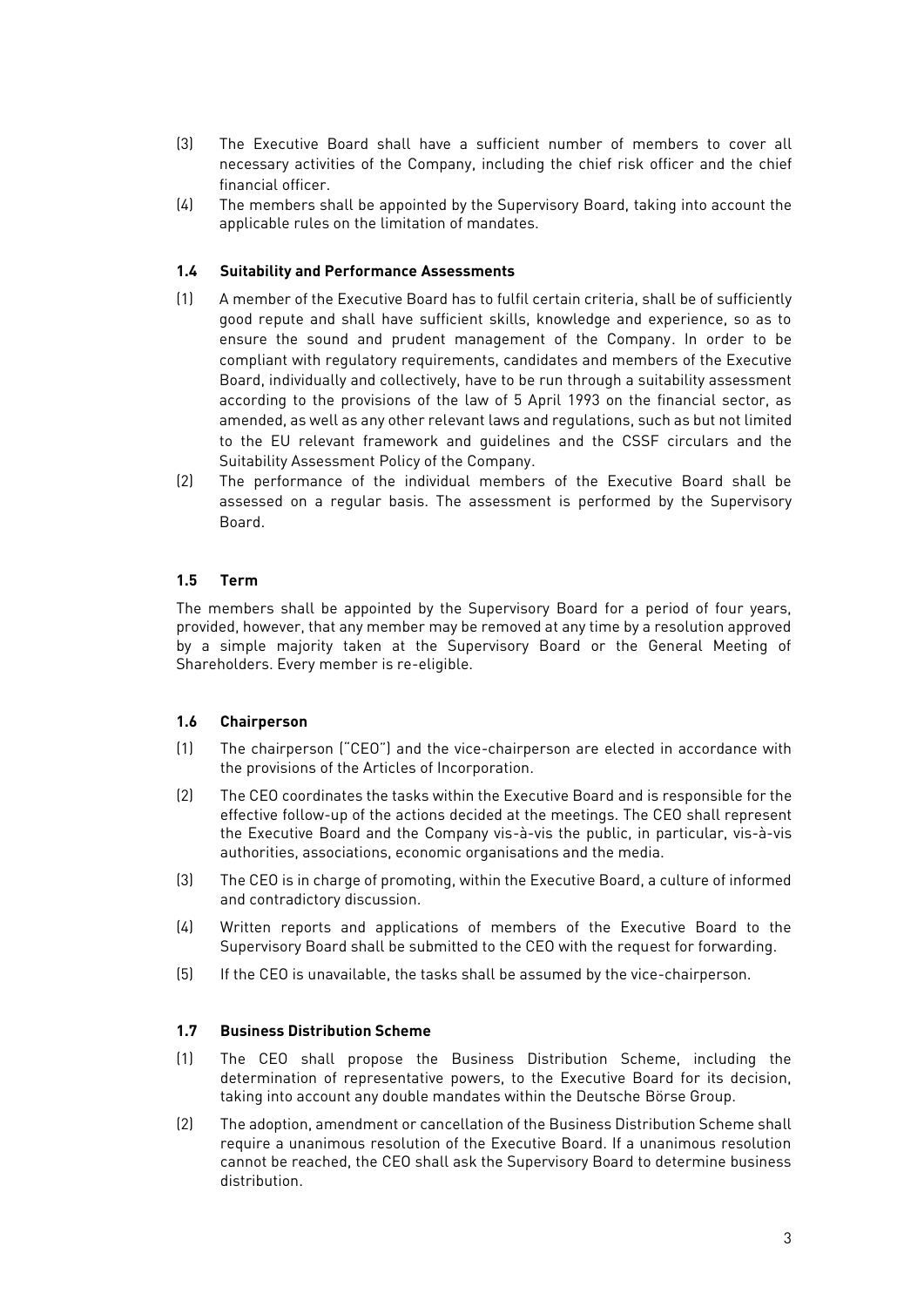(3) The Business Distribution Scheme shall be made available to the Supervisory Board immediately after it has been approved.

#### <span id="page-5-0"></span>**1.8 Meetings and Resolutions**

- (1) Meetings of the Executive Board shall be held regularly; further details shall be determined by the CEO.
- (2) The meetings shall be convened, as a general rule, three working days before the meeting (excluding the day of convocation and the day of the meeting); if necessary, the meeting may, however, also be convened at short notice.
- (3) The person chairing the meeting has the power to monitor the meeting and to grant the right to speak and to invite such persons as deemed appropriate. The CEO may also invite such persons as deemed appropriate.
- (4) All board meetings shall be conducted in English and minutes and reporting shall be made in English.
- (5) The members shall endeavour to attend all meetings of the Executive Board in person and during their full length.
- (6) Resolutions are being taken in accordance with the quorum and majority requirements set out in the Articles of Incorporation. Any resolution of the Executive Board involving significant risks that threaten the financial stability of the Company or the sustainability of the Company's operations and that was given a reasoned negative opinion by the chief risk officer in his/her role as chief risk officer shall be postponed to a next meeting for re-discussion. Should the chief risk officer's negative opinion persist, any such resolution may be taken against the vote of the chief risk officer, however, with the vote of all other members of the Executive Board present or represented.

#### <span id="page-5-1"></span>1.9 **Agenda**

- (1) The individual agenda for each meeting is decided by the CEO who is supported by the secretary in the organization of the meeting. Any member of the Executive Board may place items on the agenda.
- (2) Items to be discussed must be included on the agenda. An item not on the agenda may be addressed at the meeting, provided all members are present or represented and agree to deliberate on the topic.
- (3) Written material is made available to the members of the Executive Board in a timely manner ahead of the meetings, in order to allow the members to adequately review the information provided.
- (4) The agenda may include topics that are for informational purposes only or that require approval by the Executive Board. In addition, recurring standard agenda topics can be defined.

#### <span id="page-5-2"></span>**1.10 Implementation of Decisions of the Executive Board**

The Executive Board is a collegial body. It may entrust individual members of the Executive Board with the implementation of the resolutions and the execution of measures.

#### <span id="page-5-3"></span>**1.11 Minutes of Meetings and Record-keeping**

- (1) The secretary will minute all meetings of the Executive Board and submit these to the Executive Board for approval. The minutes shall be signed by the CEO and the secretary.
- (2) The minutes shall evidence the discussions that took place in the meeting and shall include: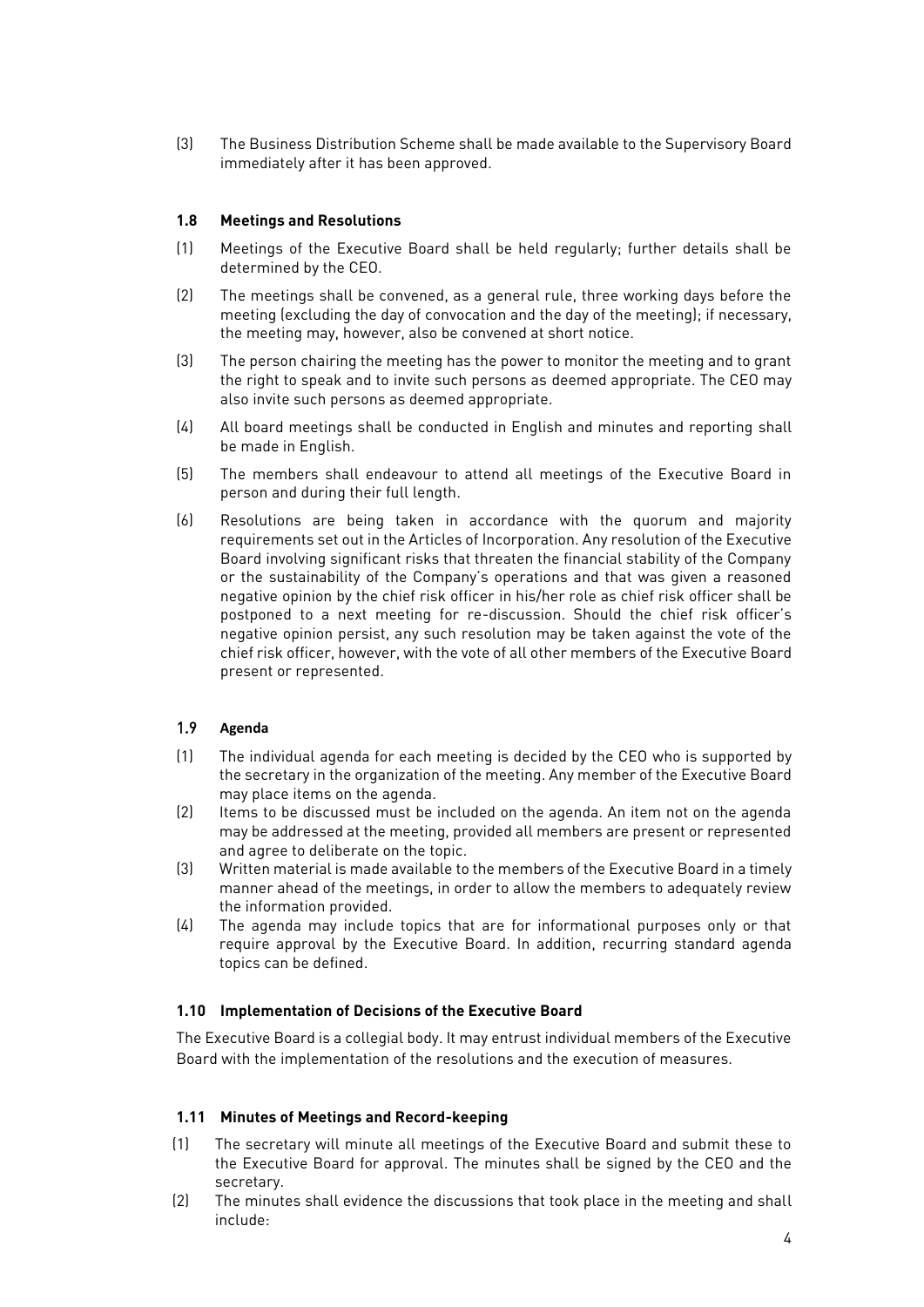- a) A description of any reported potential or actual conflict of interest,
- b) A description of the decisions and measures taken and the topics reviewed by the Executive Board, including follow-up actions, and
- c) For important items involving risks for the Company or for contradictory debates, details of the main considerations and the views taken, including any dissent and, for any decisions challenged by the chief risk officer, the reason for his or her dissent.
- (3) If resolutions are passed in the form of circular resolutions, each member of the Executive Board shall provide their feedback to Boards & Committees within ten business days from the date of receipt of the resolution proposal. Resolutions passed in the form of circular resolutions shall be recorded in writing by the CEO and the secretary.
- (4) The minutes shall be made available to the regulator and the external auditor upon request.
- (5) There shall be adequate and orderly records of responses from the Executive Board to internal and external audit reports, risk-management reports, internal control and compliance reports.

#### <span id="page-6-0"></span>**1.12 Non-Compete Covenant, Conflicts of Interest**

- (1) The members of the Executive Board may not serve on the corporate bodies of, or provide consulting services to material competitors of the Company. Members of the Executive Board who (i) join any corporate body at enterprises or institutions outside Deutsche Boerse Group (except those committees or advisory boards having an advisory role only), (ii) take on an ancillary employment, (iii) conduct any commercial business or (iv) carry out transactions within the Company's line of business for his own account or the account of a third party need the prior approval of the Executive Board and the Supervisory Board. Members of the Executive Board who join any corporate body, committee or advisory board within Deutsche Boerse Group or any association a company of Deutsche Boerse Group is part of shall agree on such mandate with the CEO and shall inform the chairperson of the Supervisory Board beforehand. The members of the Executive Board agree to accept such mandates listed in sentence 3 upon request of the Company. Any member intending to resign from such mandate shall inform the CEO and the chairperson of the Supervisory Board in due time.
- (2) Any member of the Executive Board is obliged to resign from mandates held in the interest of the Company or Deutsche Boerse Group upon termination of its activity for Deutsche Boerse Group and/or upon request of the Supervisory Board.
- (3) Adequate measures to prevent, limit, or resolve conflicts of interest shall be taken in accordance with legal requirements and the Policy on Conflicts of Interest.
- (4) Save as otherwise provided by the applicable laws, any member of the Executive Board having, directly or indirectly, an interest conflicting with the interest of the Company in connection with a transaction falling within the competence of the Executive Board, shall be obliged to inform the Executive Board thereof and to cause a record of this to be included in the minutes of the meeting. The member may not participate in the deliberations relating to the issue or vote on such transaction. The minutes shall comprise a description of how the conflict was managed. Any such conflict of interest must be reported to the next General Meeting of Shareholders prior to such meeting taking any resolution on any other item. Where, by reason of a conflicting interest, the number of members of the Executive Board required in order to validly deliberate is not met, the Executive Board may decide to submit the decision on this specific item to the General Meeting of Shareholders. This subsection (4) shall not apply where the decision of the Executive Board relates to ordinary business entered into under normal conditions.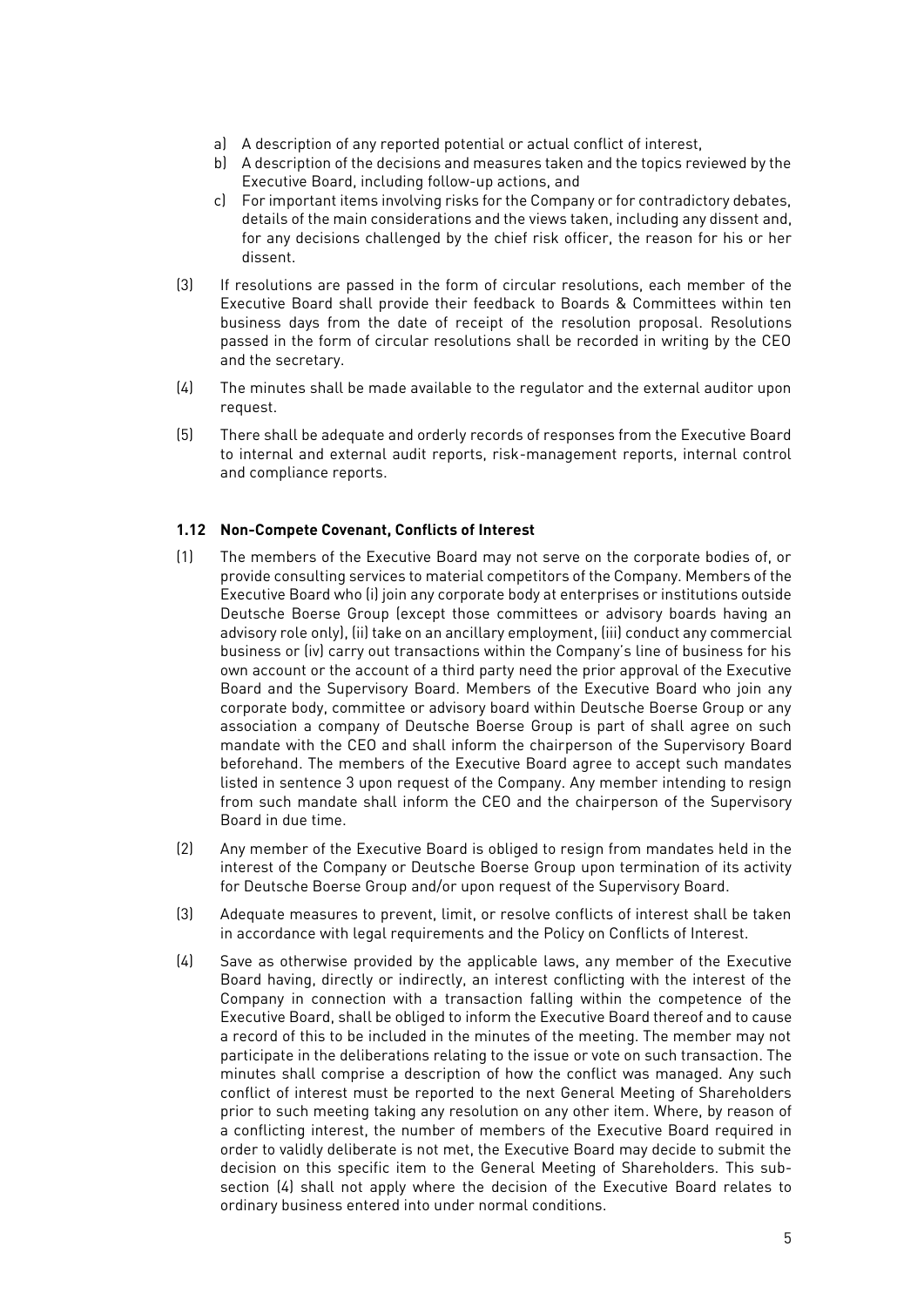#### <span id="page-7-0"></span>**1.13 Transactions subject to Approval**

- (1) In addition to any approval requirements set out in section 1.2, the Executive Board requires the Supervisory Board's approval to the following matters of the Company:
	- (a) Preparation of the annual budget of the Company;
	- (b) Exceeding the annual budget of the Company by 10 per cent or exceeding the budgeted expenses for a project of the Company by 5 per cent of the annual budget of the Company;
	- (c) Decisions or measures which fundamentally change the company or the asset, financial or earnings situations of the Company (e.g. business combinations with other companies in the form of a merger or an allencompassing joint venture);
	- (d) Where members of the Executive Board of the Company (i) join any corporate body at enterprises or institutions outside the Deutsche Boerse Group (except those committees or advisory boards having an advisory role only), (ii) take on an ancillary employment, (iii) conduct any commercial business or (iv) carry out transactions within the Company's line of business for his own account or the account of a third party;
	- (e) Acquisition, sale or encumbrance of real estate and equivalent titles insofar as the value of the individual measure exceeds 10 per cent of the equity shown in the last approved financial statements of the Company;
	- (f) Acquisition or disposal of shares/interests in other companies and establishing of permanent establishments and enterprises, where the purchase price or the value of the individual measure exceeds 10 per cent of the equity shown in the last approved financial statements of the Company;
	- (g) Development of new business areas insofar as the assessed profits for the third fiscal year after such development resulting from the new business areas are prognosticated with more than 20 per cent of the turnover of the last approved financial statements or insofar as the balance sheet of the Company is presumably extended by more than 10 per cent;
	- (h) Assumption of suretyship or guarantees outside the normal course of business, insofar as the value of the measure exceeds 10 per cent of the equity shown in the last approved financial statements of the Company;
	- (i) Borrowing and granting of loans outside the normal course of business, insofar as the amount of the loan exceeds 10 per cent of the equity shown in the last approved financial statements of the Company. Such legal transactions shall not require approval if the parties and beneficiaries of such legal transactions are exclusively companies of the Deutsche Boerse Group;
	- (j) Granting of retirement benefits and pensions, whether or not this gives rise to a legal right, and the granting of any other personal pension benefits in each individual case, as well as the conclusion of internal agreements (shop agreements) concerning the establishment of benefit schemes.
- (2) Legal transactions between companies within the Deutsche Boerse Group and members of the Company's Executive Board (including related parties or related enterprises of such members) require the prior consent of the Supervisory Board.

#### <span id="page-7-1"></span>**1.14 Confidentiality**

The members of the Executive Board shall be bound to secrecy in respect of any confidential information and data of the Company, in particular trade and business secrets, which become known to members through their activities on the Executive Board. This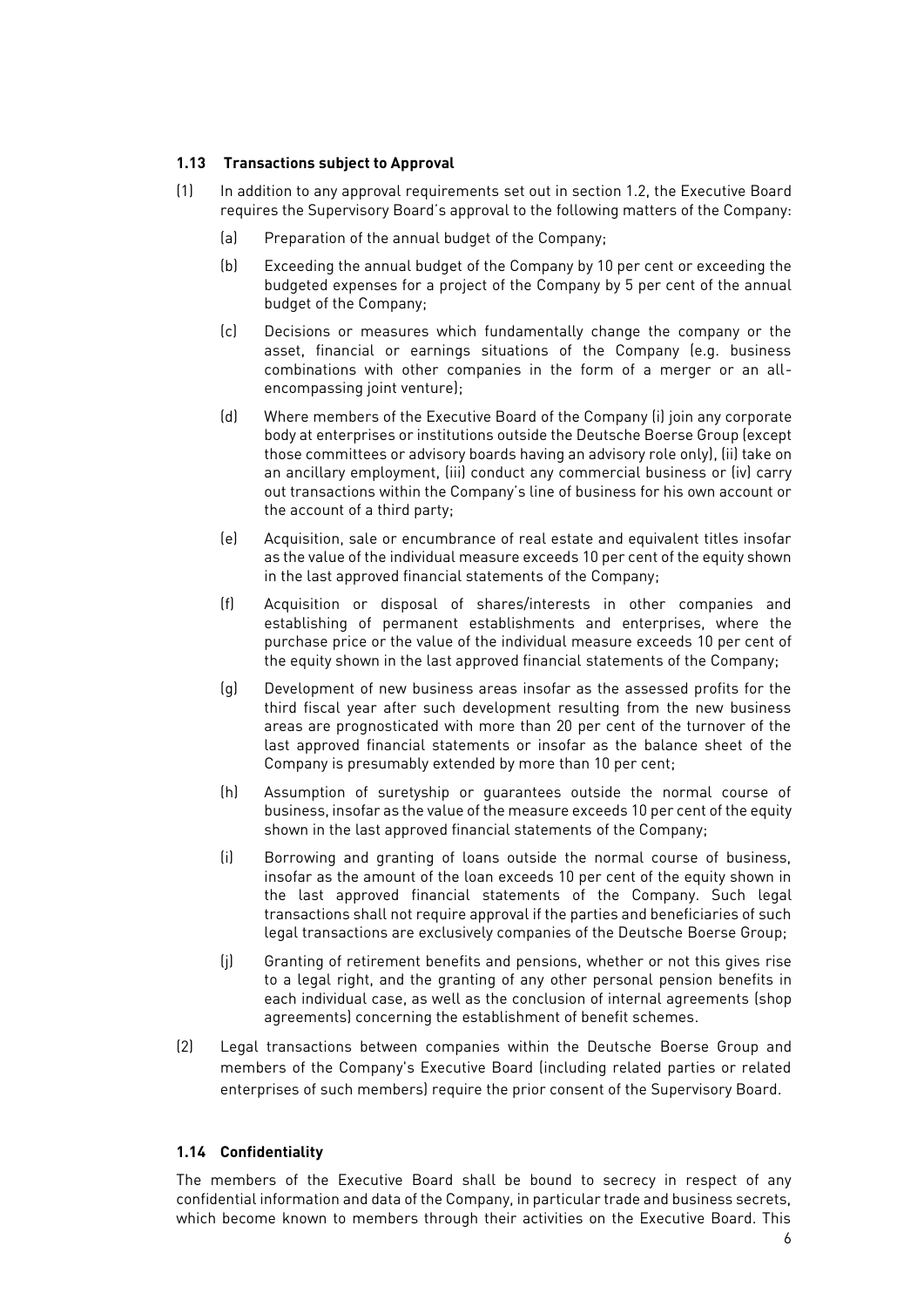obligation shall survive their term of office. Upon resignation or removal from office, any confidential documents must be returned to the CEO or, if they are unavailable, to the deputy.

## <span id="page-8-0"></span>**2 Committees**

- (1) The Executive Board may establish committees, the composition and duties of which it shall determine and which shall exercise their activities under its responsibility.
- (2) The mission of the committees is to conduct examinations, to advise the Executive Board and to prepare resolutions of the Executive Board.
- (3) The committees shall notify the Executive Board of the result of their examinations and make available to the Executive Board the reports of the meetings.
- (4) The Executive Board cannot delegate its decision-making powers and responsibilities to the committees.
- (5) The Executive Board shall appoint a member of each respective committee as chairperson of the committee. The chairperson shall have in-depth knowledge in the area of activities of the committee chaired.
- (6) The Executive Board shall adopt terms of reference, which shall govern the further details of the activities of the respective committee.
- (7) If not stated otherwise in these Internal Rules & Regulations or in the terms of reference of the relevant committee, Art. 10.2 to 10.9 of the Articles of Incorporation and the provisions of these Internal Rules & Regulations applicable to the Executive Board shall apply mutatis mutandis.
- (8) Any member of a committee having a conflict of interest shall be obliged to advise the committee thereof and to cause a record of this to be included in the minutes of the meeting. The member may not participate in the deliberations relating to the issue.

## <span id="page-8-1"></span>**3 Review of Internal Rules & Regulations**

This document shall be reviewed at least annually.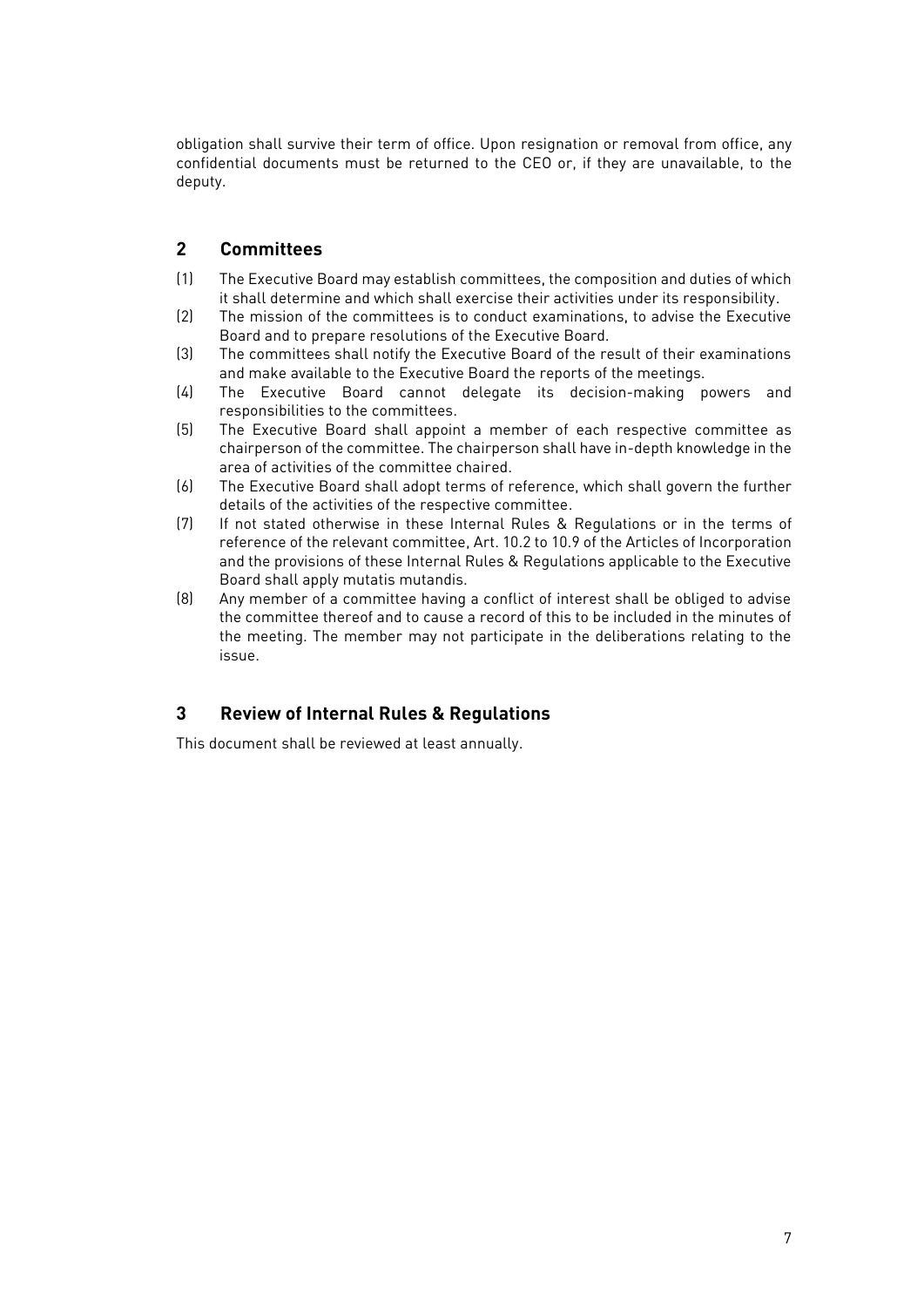#### <span id="page-9-0"></span>**List of responsibilities of the Executive Board and the Supervisory Board deriving from Art. 49(2) and (3) of the COMMISSION DELEGATED REGULATION (EU) 2017/392 of 11 November 2016**

| <b>Task/Responsibility</b>                                                                                                                                                                                                                 | <b>Body responsible within</b><br><b>Clearstream Banking S.A.</b>                                                                                        |  |  |  |
|--------------------------------------------------------------------------------------------------------------------------------------------------------------------------------------------------------------------------------------------|----------------------------------------------------------------------------------------------------------------------------------------------------------|--|--|--|
|                                                                                                                                                                                                                                            | <u> (EB = Executive Board;</u>                                                                                                                           |  |  |  |
|                                                                                                                                                                                                                                            | <b>SB</b> = Supervisory Board)                                                                                                                           |  |  |  |
| Art. 49(2) COMMISSION DELEGATED REGULATION (EU) 2017/392                                                                                                                                                                                   |                                                                                                                                                          |  |  |  |
| The <i>management body</i> shall assume at least the<br>following responsibilities:<br>a) establish well-documented policies, procedures<br>and processes by which the management body,<br>senior management and committees shall operate; | EB; SB re procedures of EB, SB and<br>SB committees; SB re policies<br>related to SB responsibilities                                                    |  |  |  |
| establish clear objectives and strategies for the<br>b)<br>Company;                                                                                                                                                                        | EB with approval of SB                                                                                                                                   |  |  |  |
| effectively monitor senior management;<br>c)                                                                                                                                                                                               | SB                                                                                                                                                       |  |  |  |
| d)<br>establish adequate remuneration policies;                                                                                                                                                                                            | EB re employees; SB re EB                                                                                                                                |  |  |  |
| ensure the surveillance of the risk-management<br>e)<br>function and take the decisions related to risk<br>management;                                                                                                                     | EB: SB to monitor                                                                                                                                        |  |  |  |
| f<br>ensure the independence and adequate resources of                                                                                                                                                                                     | EB; SB to monitor                                                                                                                                        |  |  |  |
| a risk-management function;                                                                                                                                                                                                                |                                                                                                                                                          |  |  |  |
| a technology function                                                                                                                                                                                                                      |                                                                                                                                                          |  |  |  |
| a compliance and internal control function;<br>and                                                                                                                                                                                         |                                                                                                                                                          |  |  |  |
| an internal audit function.                                                                                                                                                                                                                |                                                                                                                                                          |  |  |  |
| g)<br>monitor outsourcing arrangements;                                                                                                                                                                                                    | EB; SB to monitor                                                                                                                                        |  |  |  |
| monitor and ensure compliance with all relevant<br>h)<br>regulatory and supervisory requirements;                                                                                                                                          | EB; SB to monitor                                                                                                                                        |  |  |  |
| i)<br>be accountable to shareholders or other owners,<br>employees, users and other relevant stakeholders;<br>and                                                                                                                          | EB; SB partially, notably to<br>shareholders                                                                                                             |  |  |  |
| j)<br>approve internal audit planning and review                                                                                                                                                                                           | EB with approval of SB (audit<br>committee might prepare decision)                                                                                       |  |  |  |
| k)<br>review and update regularly the governance<br>arrangements of the Company                                                                                                                                                            | EB; SB re procedures of the boards;<br>other than that to monitor only                                                                                   |  |  |  |
| Where the <i>management body</i> or its members delegate tasks,<br>they shall retain the responsibility for decisions that may<br>affect the smooth provision of services by the CSD.                                                      | EB                                                                                                                                                       |  |  |  |
| The CSD's management body shall hold the final<br>responsibility for managing the CSD's risks.                                                                                                                                             | EB; SB to hold final responsibility<br>for monitoring the performance of<br>the MB as well as the systems that<br>ensure an effective risk<br>management |  |  |  |
| The <i>management body</i> shall define, determine and<br>document an appropriate level of risk tolerance and risk                                                                                                                         | EB with approval of SB                                                                                                                                   |  |  |  |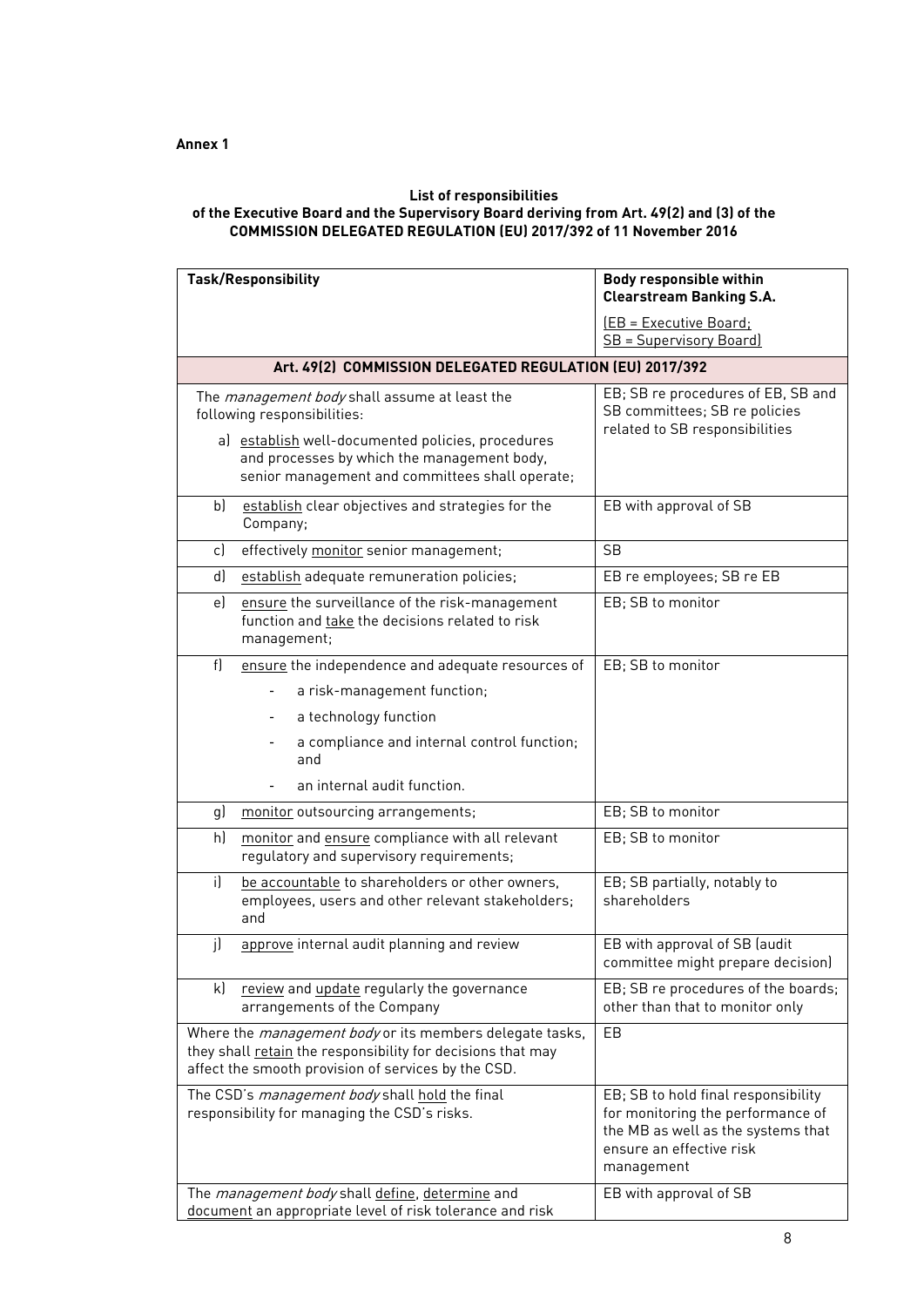| bearing capacity for the CSD and for all the services that the<br>CSD provides.                                                                                                                                                                                                                                            |                   |  |  |  |
|----------------------------------------------------------------------------------------------------------------------------------------------------------------------------------------------------------------------------------------------------------------------------------------------------------------------------|-------------------|--|--|--|
| The <i>management body</i> and senior management shall ensure<br>that the CSD's policies, procedures and controls are<br>consistent with the CSD's risk tolerance and risk bearing<br>capacity and that these policies, procedures and controls<br>address how the CSD identifies, reports, monitors and<br>manages risks. | EB; SB to monitor |  |  |  |
| Art. 49(2) COMMISSION DELEGATED REGULATION (EU) 2017/392                                                                                                                                                                                                                                                                   |                   |  |  |  |
| The senior management shall have at least the following<br>responsibilities:                                                                                                                                                                                                                                               | FB.               |  |  |  |
| a) ensure consistency of the activities of the CSD with<br>the objectives and strategy of the CSD as<br>determined by the management body;                                                                                                                                                                                 |                   |  |  |  |
| b) design and establish risk-management, technology,<br>compliance and internal control procedures that<br>promote the objectives of the CSD;                                                                                                                                                                              | EB                |  |  |  |
| subject the risk-management, technology,<br>c)<br>compliance and internal control procedures to<br>regular review and testing;                                                                                                                                                                                             | EB                |  |  |  |
| ensure that sufficient resources are devoted to risk<br><u>d)</u><br>management, technology, compliance and internal<br>control, and internal audit.                                                                                                                                                                       | <b>FB</b>         |  |  |  |